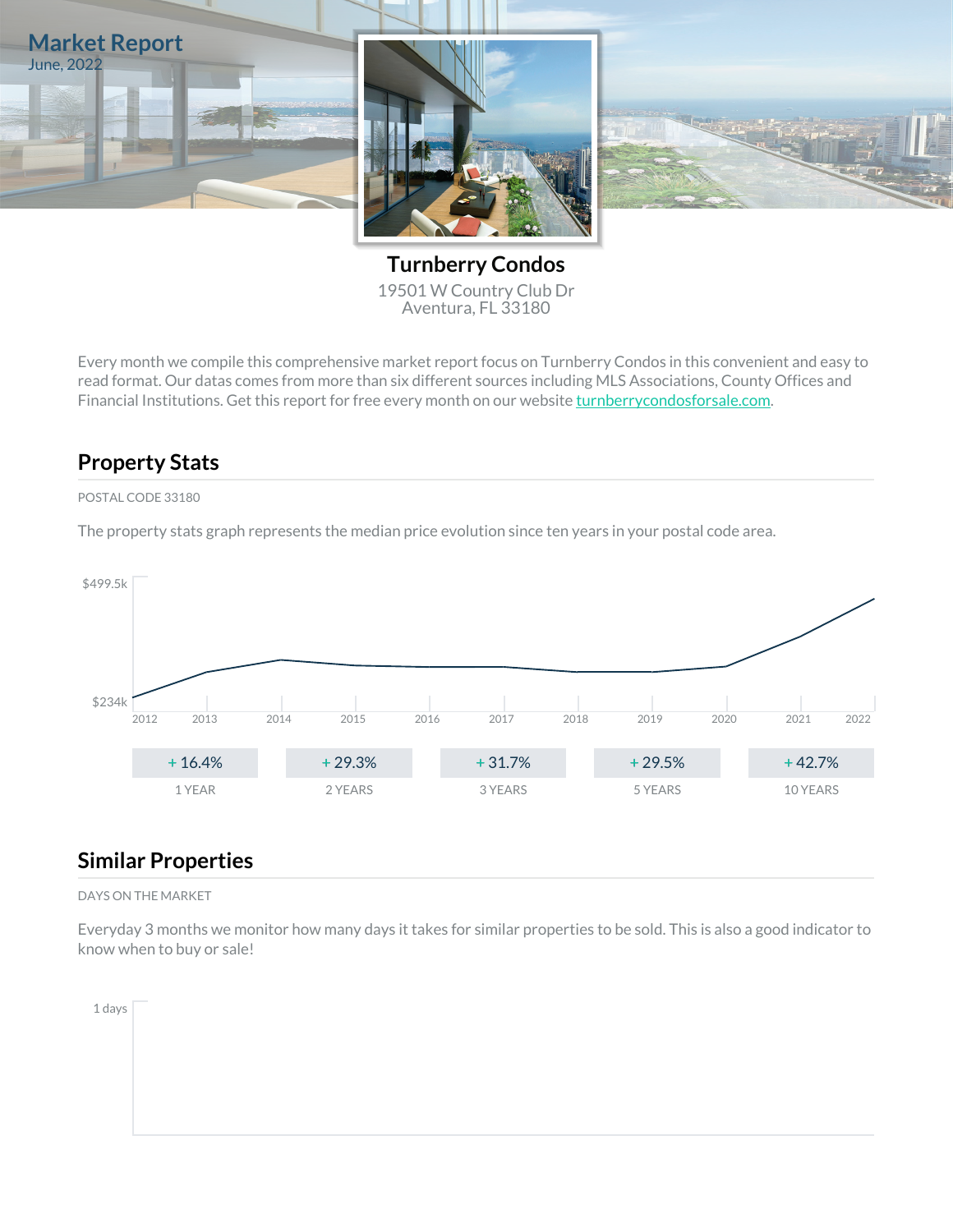## **Mortage Rates**

PER YEAR

Understanding mortgage economics is important when you want to buy with a loan. Below is the historical yearly average mortgage rates in the Unites States retrieved from Freddie Mac©

#### 30 YEARS FIXED 4.4%



#### 15 YEARS FIXED 3.9%



#### 5/1-YEAR ADJUSTABLE 3.9%



## **Schools**

CLOSEST

Having good schools nearby is important if you have kids or plan to rent or sell your home. Ratings are retrieved from the leading independent and nonprofit GreatSchools©

ELEMENTARY SCHOOL Aventura City Of Excellence School 10/10

MIDDLE SCHOOL McNicol Middle School 3/10

HIGH SCHOOL Hallandale High School 3/10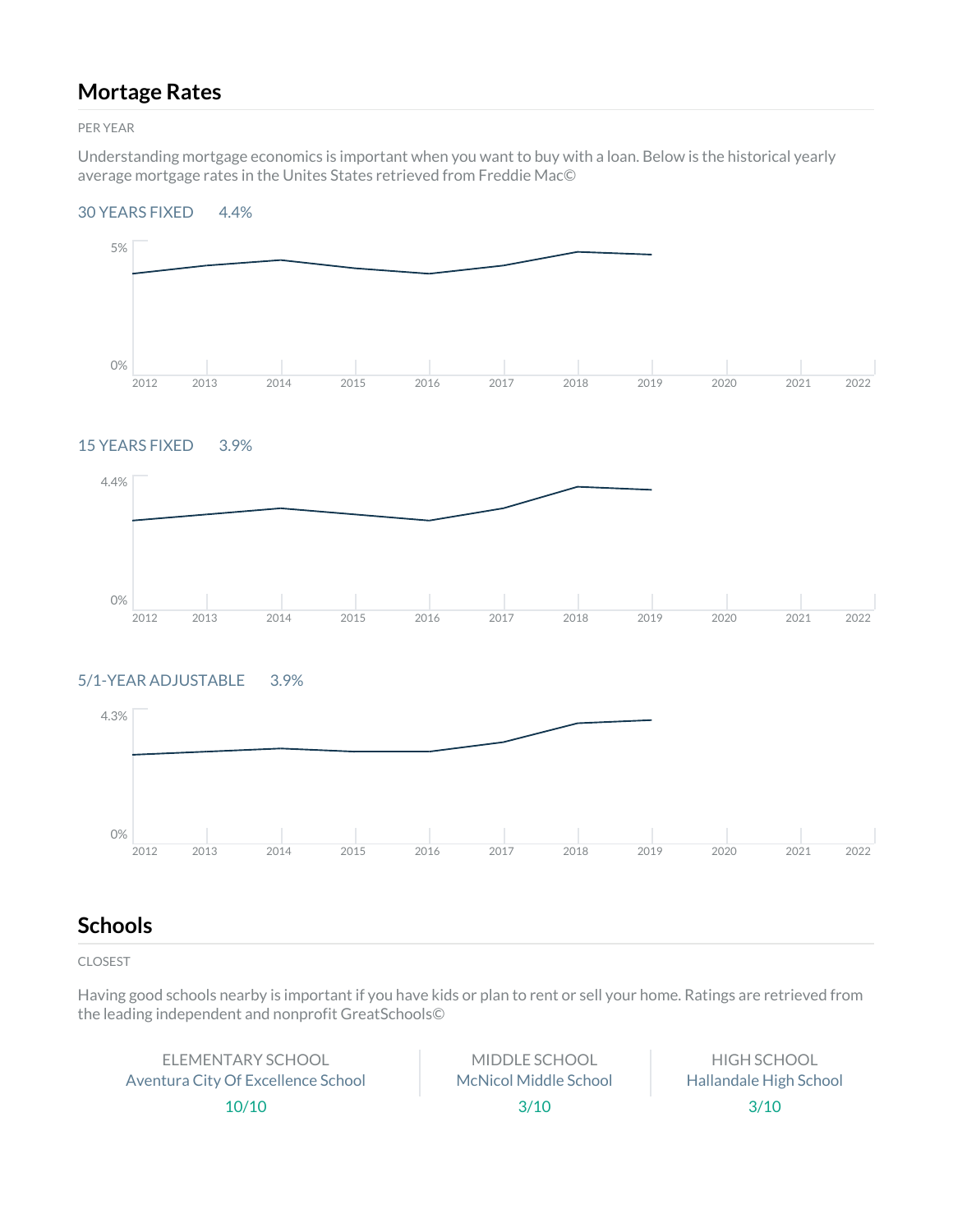# **Insights**

IN TURNBERRY CONDOS

Below the average listing prices of available unit per property type.

% to % CAP RATE Yearly net income when rent

0% NEGOTIABILITY What you can negotiate



**Activity**

SOLD OR RENTED

Below the latest transactions reported by the local MLS Association for Turnberry Condos

# **No Activity**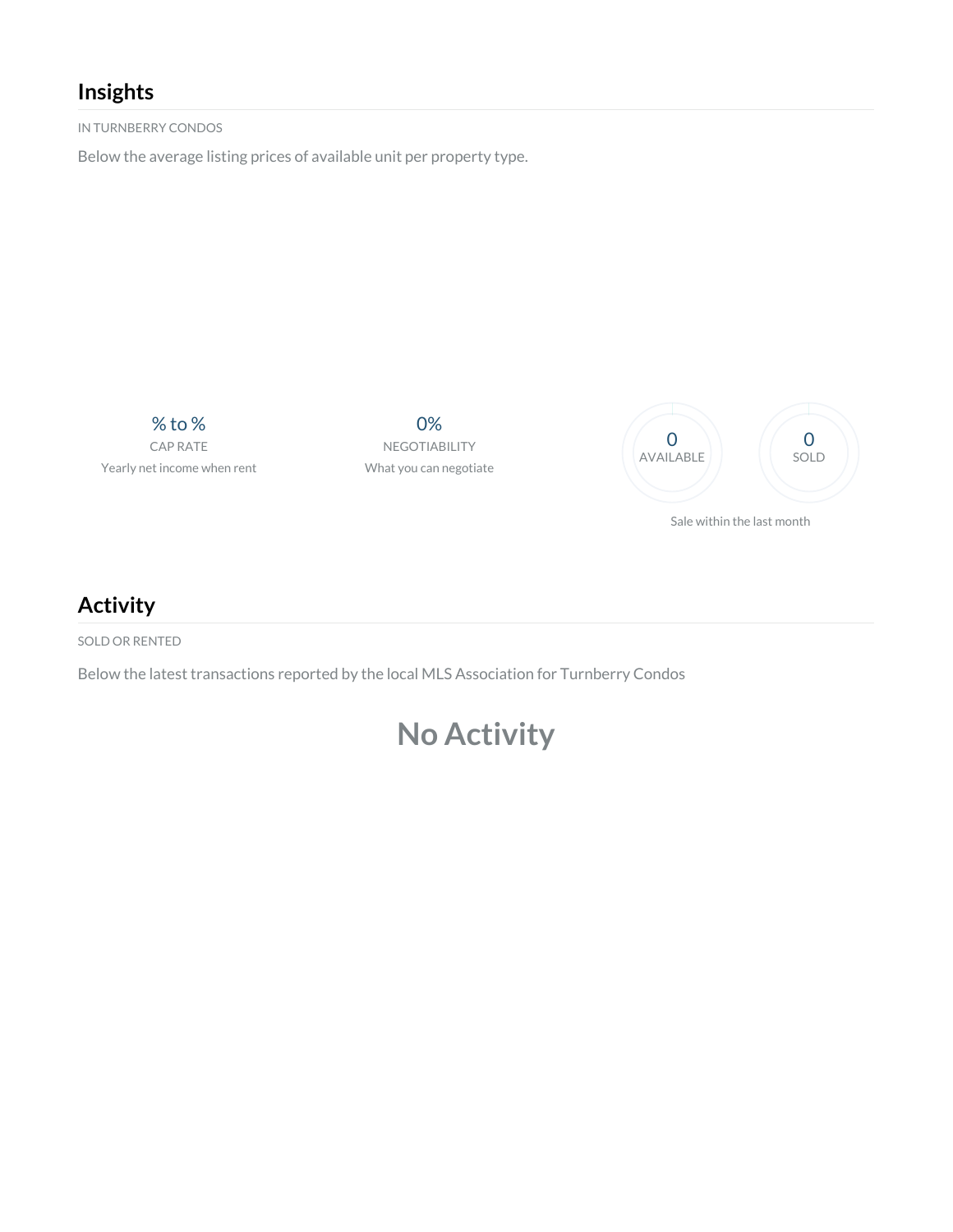# **Sold**

LAST 20 PROPERTIES SOLD IN TURNBERRY CONDOS

| Beds/Baths \$/Sqft Sqft<br><b>Buying Date</b><br>Price<br>Days on Market<br>Unit |
|----------------------------------------------------------------------------------|
|----------------------------------------------------------------------------------|